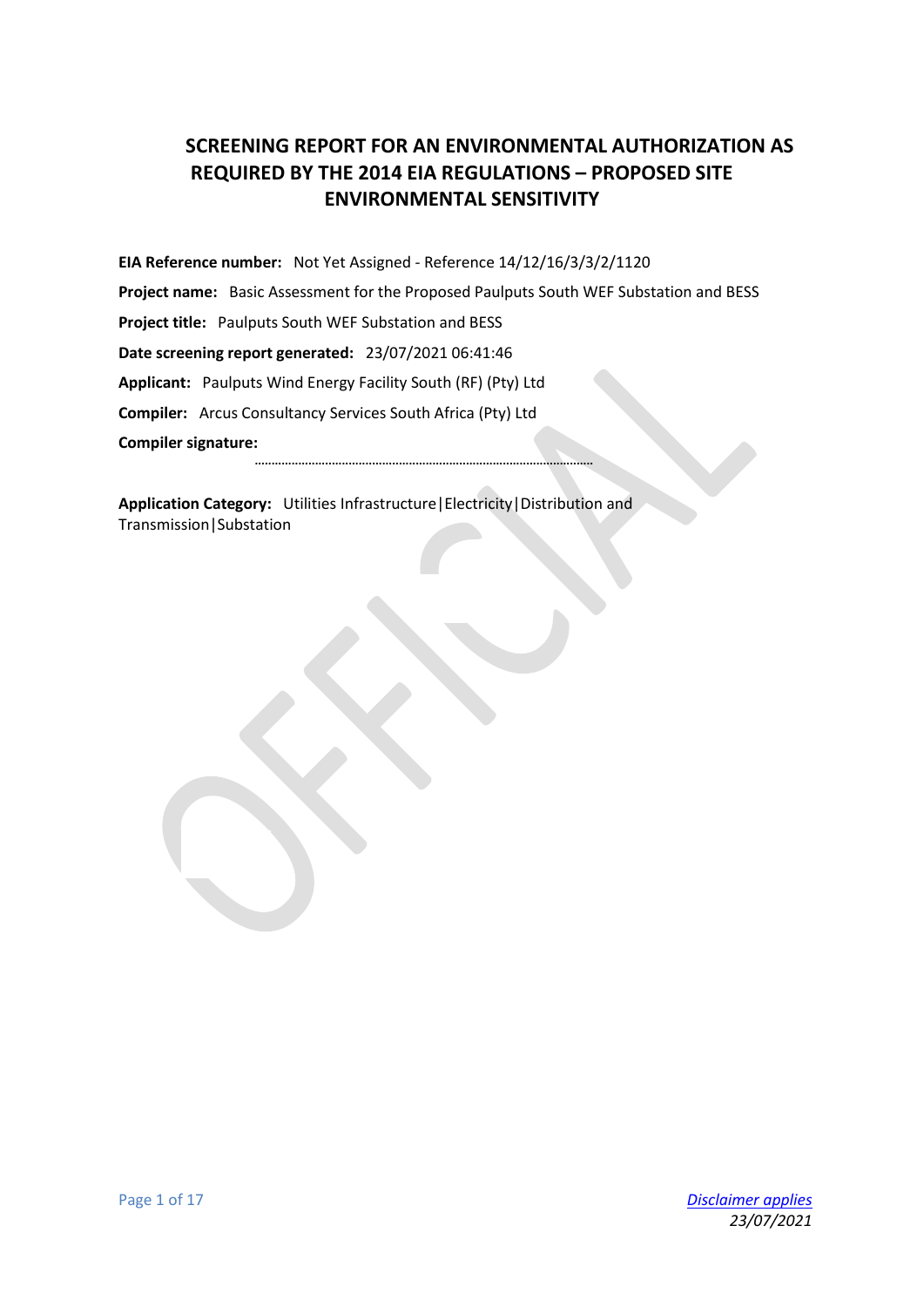# Table of Contents

| Wind and Solar developments with an approved Environmental Authorisation or applications |  |
|------------------------------------------------------------------------------------------|--|
|                                                                                          |  |
|                                                                                          |  |
|                                                                                          |  |
| Map indicating proposed development footprint within applicable development incentive,   |  |
|                                                                                          |  |
|                                                                                          |  |
|                                                                                          |  |
|                                                                                          |  |
|                                                                                          |  |
|                                                                                          |  |
| MAP OF RELATIVE ARCHAEOLOGICAL AND CULTURAL HERITAGE THEME SENSITIVITY  12               |  |
|                                                                                          |  |
|                                                                                          |  |
|                                                                                          |  |
|                                                                                          |  |
|                                                                                          |  |
|                                                                                          |  |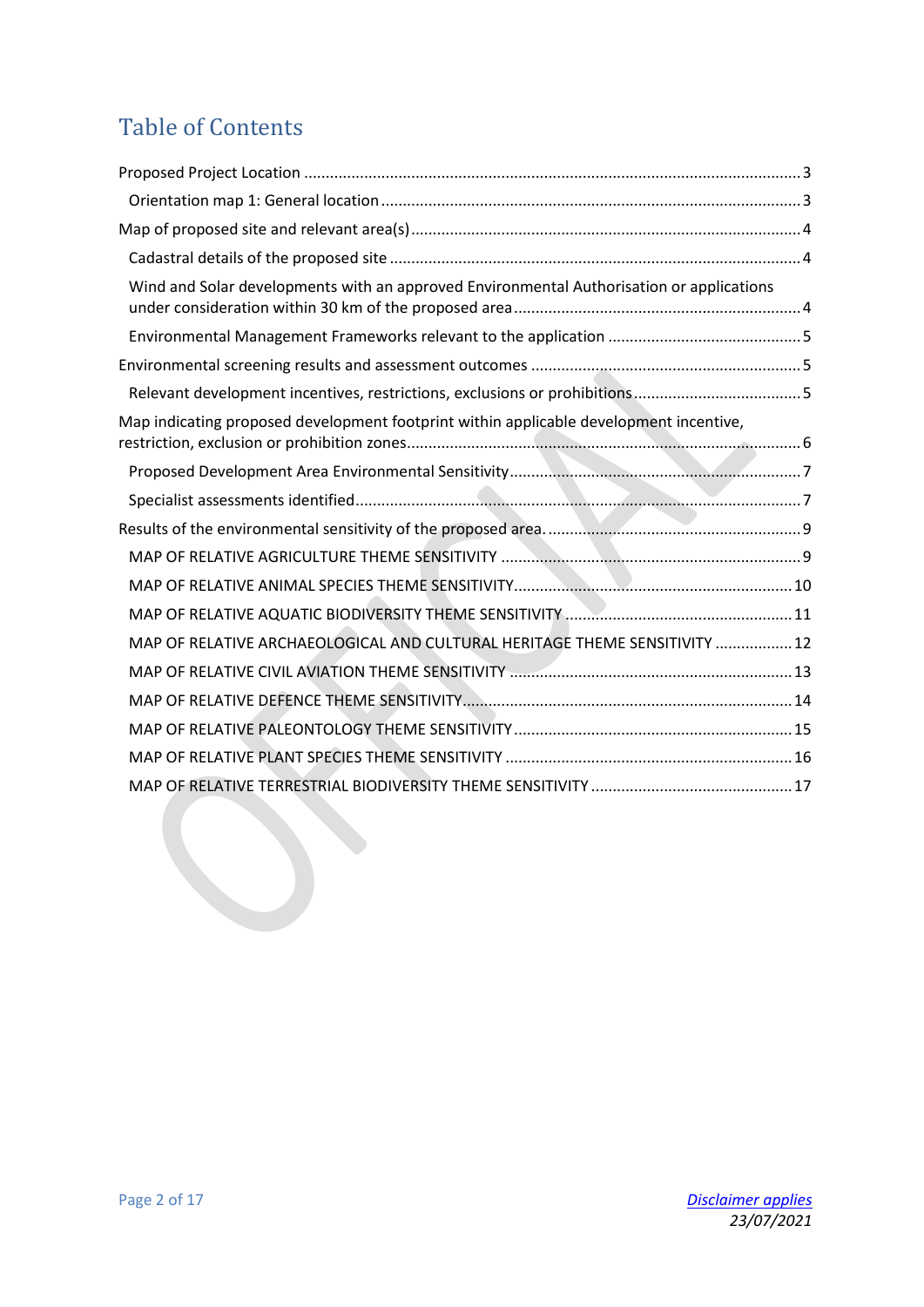# <span id="page-2-0"></span>Proposed Project Location

# <span id="page-2-1"></span>Orientation map 1: General location



**General Orientation: Basic Assessment for the Proposed Paulputs South WEF Substation and BESS**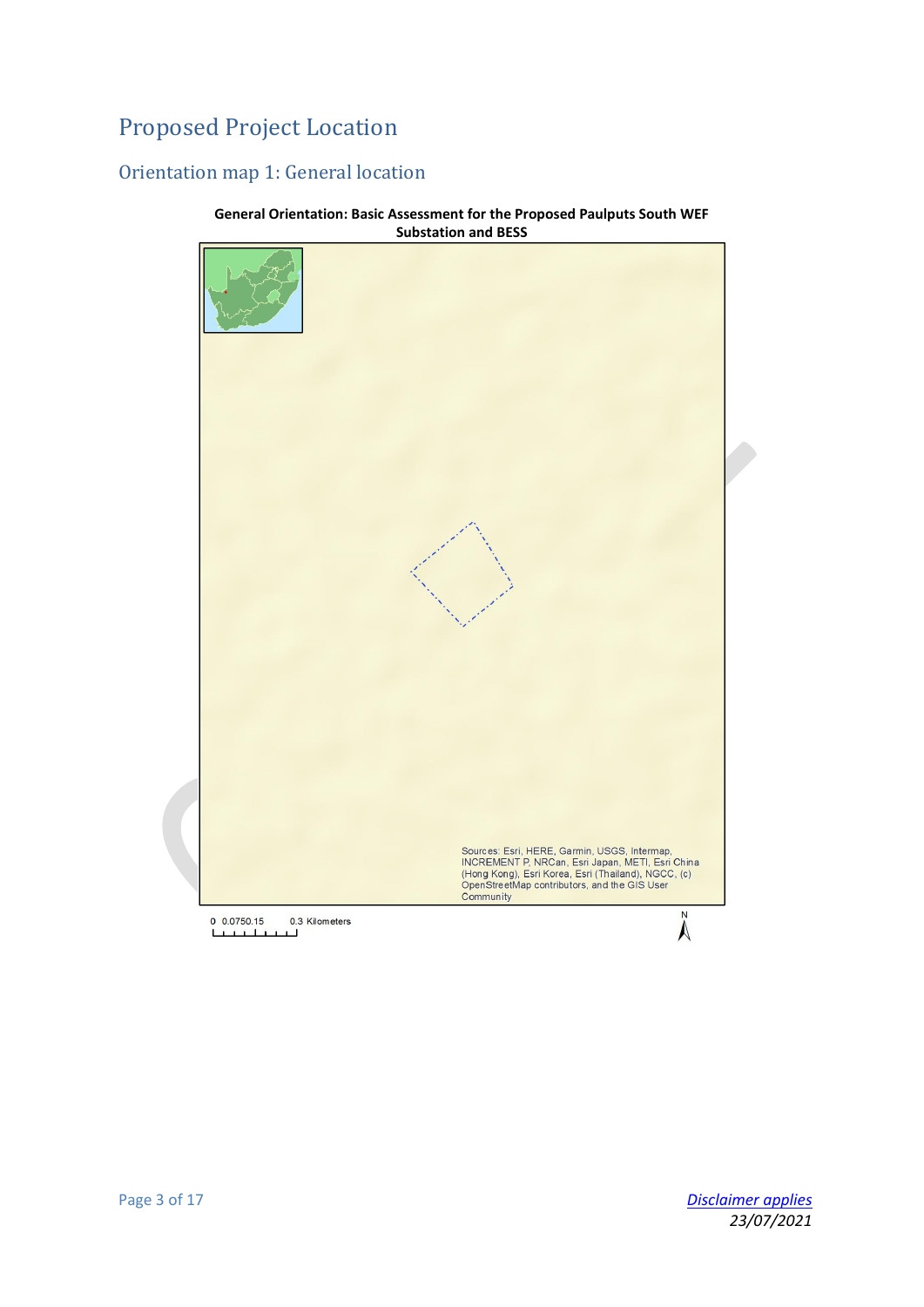# <span id="page-3-0"></span>Map of proposed site and relevant area(s)



# <span id="page-3-1"></span>Cadastral details of the proposed site

#### Property details:

| <b>No</b> | <b>Farm Name</b> | Farm/Erf No | <b>Portion</b> | Latitude     | Longitude    | <b>Property Type</b> |
|-----------|------------------|-------------|----------------|--------------|--------------|----------------------|
|           | LUCAS VLEI       | 93          | 0              | 28°58'6.22S  | 19°48'50.5E  | Farm                 |
|           | LUCAS VLEI       | 93          |                | 28°57'37.76S | 19°46'48.21E | Farm Portion         |
|           | LUCAS VLEI       | 93          |                | 28°58'44.44S | 19°44'4.23E  | Farm Portion         |

Development footprint<sup>1</sup> vertices: No development footprint(s) specified.

#### <span id="page-3-2"></span>Wind and Solar developments with an approved Environmental Authorisation or applications under consideration within 30 km of the proposed area

| <b>No</b> | <b>EIA Reference</b> | <b>Classification</b> | <b>Status of</b> | <b>Distance from proposed</b> |
|-----------|----------------------|-----------------------|------------------|-------------------------------|
|           | <b>No</b>            |                       | application      | area (km)                     |
|           | 12/12/20/1832/3A     | Solar CSP             | Approved         | 19.4                          |
|           | 12/12/20/1832        | Solar CSP             | Approved         | 19.4                          |
| 3         | 12/12/20/1832/1A     | Solar CSP             | Approved         | 19.4                          |
| 4         | 12/12/20/2098/1      | Solar PV              | Approved         | 16.1                          |
| 5         | 12/12/20/2098        | Solar PV              | Approved         | 19.5                          |
| 6         | 12/12/20/1832/2A     | Solar CSP             | Approved         | 19.4                          |
|           | 12/12/20/2443        | Solar PV              | Approved         | 19.5                          |

 $\overline{a}$ 1 "development footprint", means the area within the site on which the development will take place and incudes all ancillary developments for example roads, power lines, boundary walls, paving etc. which require vegetation clearance or which will be disturbed and for which the application has been submitted.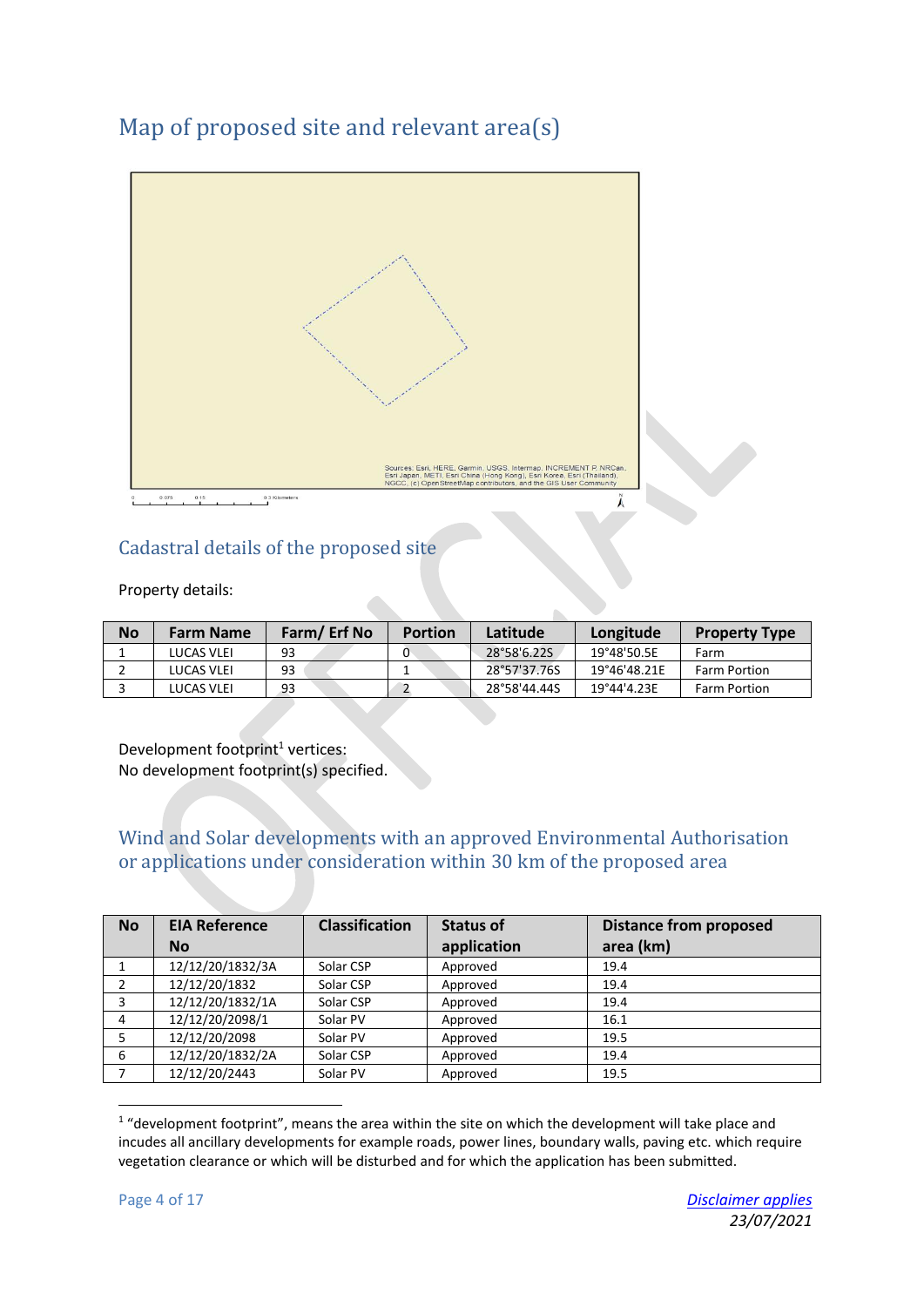

#### <span id="page-4-0"></span>Environmental Management Frameworks relevant to the application

# <span id="page-4-1"></span>Environmental screening results and assessment outcomes

The following sections contain a summary of any development incentives, restrictions, exclusions or prohibitions that apply to the proposed development site as well as the most environmental sensitive features on the site based on the site sensitivity screening results for the application classification that was selected. The application classification selected for this report is: **Utilities Infrastructure|Electricity|Distribution and Transmission|Substation**.

#### <span id="page-4-2"></span>Relevant development incentives, restrictions, exclusions or prohibitions

The following development incentives, restrictions, exclusions or prohibitions and their implications that apply to this site are indicated below.

| Incentiv          | <b>Implication</b> |
|-------------------|--------------------|
|                   |                    |
| e,<br>restricti   |                    |
|                   |                    |
| on or<br>prohibit |                    |

Municipality EMF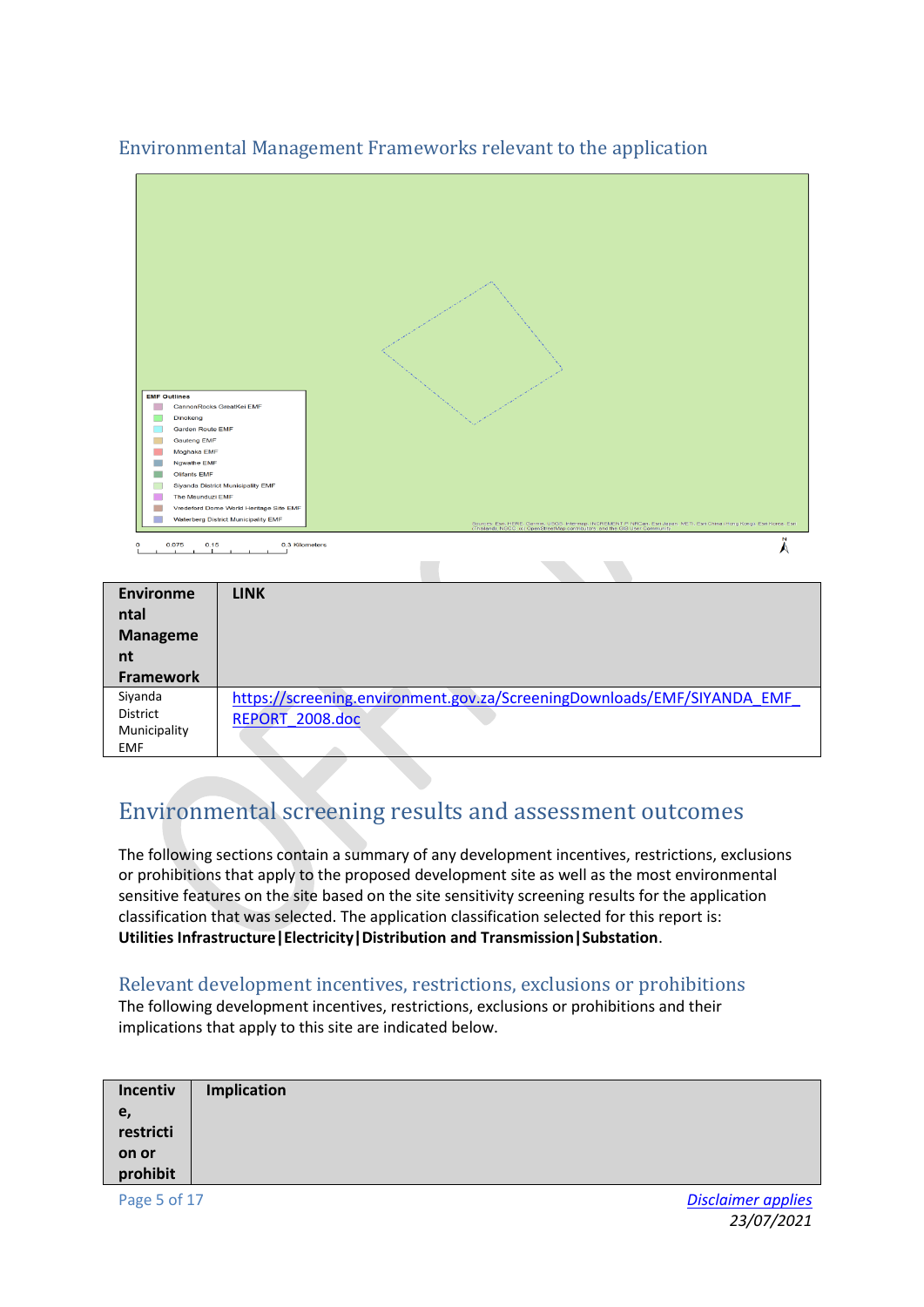| ion              |                                                                             |
|------------------|-----------------------------------------------------------------------------|
| Strategic        | https://screening.environment.gov.za/ScreeningDownloads/DevelopmentZones/GN |
| <b>Transmiss</b> | 113 16 February 2018.pdf                                                    |
| ion              |                                                                             |
| Corridor-        |                                                                             |
| Northern         |                                                                             |
| corridor         |                                                                             |

#### <span id="page-5-0"></span>Map indicating proposed development footprint within applicable development incentive, restriction, exclusion or prohibition zones



**Project Location: Basic Assessment for the Proposed Paulputs South WEF Substation and BESS**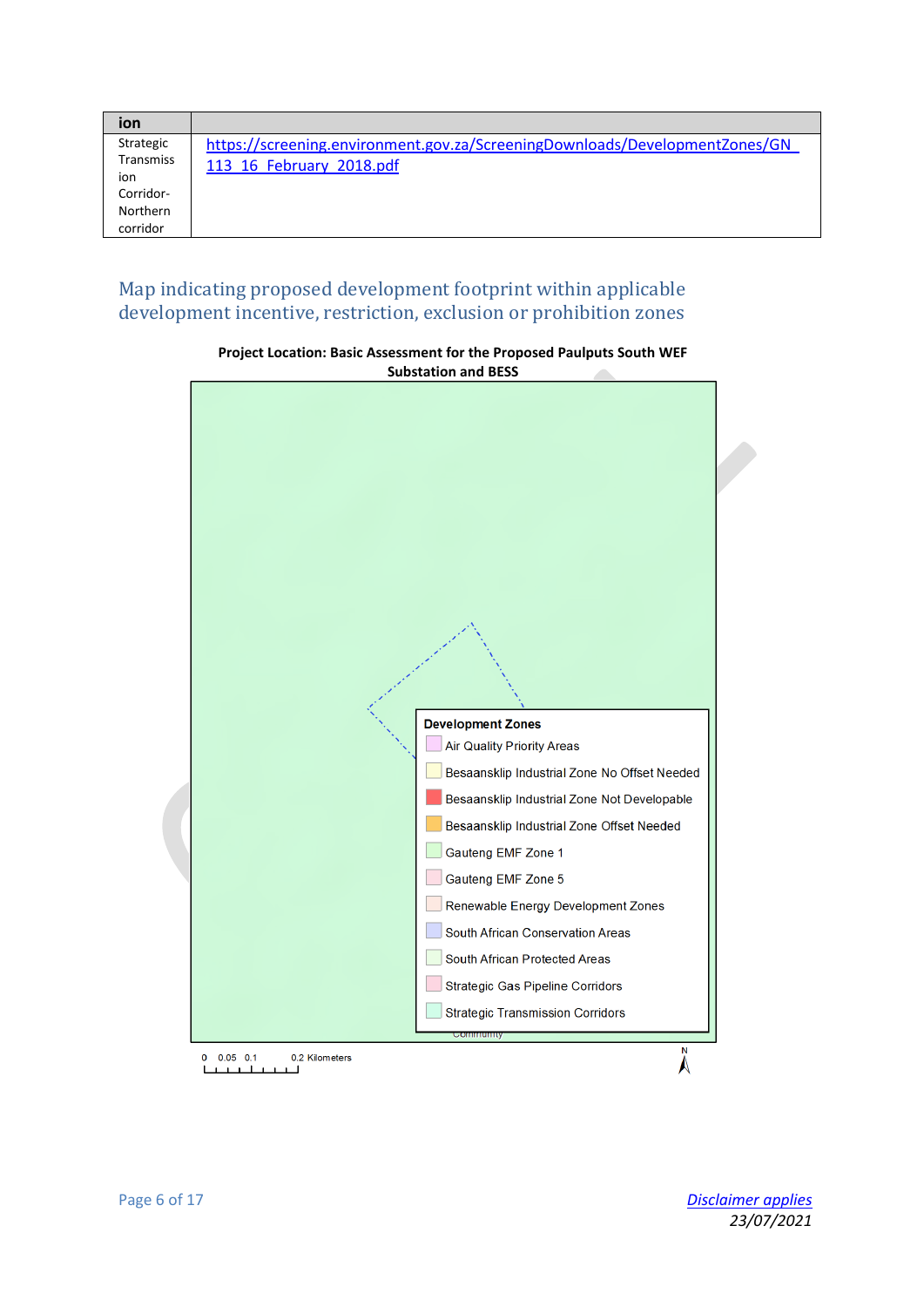## <span id="page-6-0"></span>Proposed Development Area Environmental Sensitivity

The following summary of the development site environmental sensitivities is identified. Only the highest environmental sensitivity is indicated. The footprint environmental sensitivities for the proposed development footprint as identified, are indicative only and must be verified on site by a suitably qualified person before the specialist assessments identified below can be confirmed.

| <b>Theme</b>                          | <b>Very High</b><br>sensitivity | High<br>sensitivity | <b>Medium</b><br>sensitivity | Low<br>sensitivity |
|---------------------------------------|---------------------------------|---------------------|------------------------------|--------------------|
| Agriculture Theme                     |                                 |                     |                              | х                  |
| Animal Species Theme                  |                                 | x                   |                              |                    |
| <b>Aquatic Biodiversity Theme</b>     |                                 |                     |                              | х                  |
| Archaeological and Cultural           |                                 |                     |                              | Χ                  |
| Heritage Theme                        |                                 |                     |                              |                    |
| <b>Civil Aviation Theme</b>           |                                 |                     |                              | Χ                  |
| Defence Theme                         |                                 |                     |                              | х                  |
| Paleontology Theme                    |                                 |                     | х                            |                    |
| <b>Plant Species Theme</b>            |                                 |                     | X                            |                    |
| <b>Terrestrial Biodiversity Theme</b> |                                 |                     |                              | X                  |

#### <span id="page-6-1"></span>Specialist assessments identified

Based on the selected classification, and the environmental sensitivities of the proposed development footprint, the following list of specialist assessments have been identified for inclusion in the assessment report. It is the responsibility of the EAP to confirm this list and to motivate in the assessment report, the reason for not including any of the identified specialist study including the provision of photographic evidence of the site situation.

| N             | <b>Speci</b>   | <b>Assessment Protocol</b>                                                   |
|---------------|----------------|------------------------------------------------------------------------------|
| $\mathbf{o}$  | alist          |                                                                              |
|               | asses          |                                                                              |
|               | smen           |                                                                              |
|               | t              |                                                                              |
| $\mathbf{1}$  | Agricul        | https://screening.environment.gov.za/ScreeningDownloads/AssessmentProtocols/ |
|               | tural          |                                                                              |
|               | Impact         | Gazetted General Agriculture Assessment Protocols.pdf                        |
|               | <b>Assess</b>  |                                                                              |
|               | ment           |                                                                              |
| $\mathcal{P}$ | Archae         |                                                                              |
|               |                | https://screening.environment.gov.za/ScreeningDownloads/AssessmentProtocols/ |
|               | ologica        | Gazetted General Requirement Assessment Protocols.pdf                        |
|               | I and          |                                                                              |
|               | Cultura        |                                                                              |
|               |                |                                                                              |
|               | Heritag        |                                                                              |
|               | e              |                                                                              |
|               | Impact         |                                                                              |
|               | Assess         |                                                                              |
|               | ment           |                                                                              |
| 3             | Palaeo         | https://screening.environment.gov.za/ScreeningDownloads/AssessmentProtocols/ |
|               | ntology        | Gazetted General Requirement Assessment Protocols.pdf                        |
|               | Impact         |                                                                              |
|               | <b>Assess</b>  |                                                                              |
|               | ment           |                                                                              |
| 4             | Terrest        | https://screening.environment.gov.za/ScreeningDownloads/AssessmentProtocols/ |
|               | rial           | Gazetted Terrestrial Biodiversity Assessment Protocols.pdf                   |
|               | <b>Biodive</b> |                                                                              |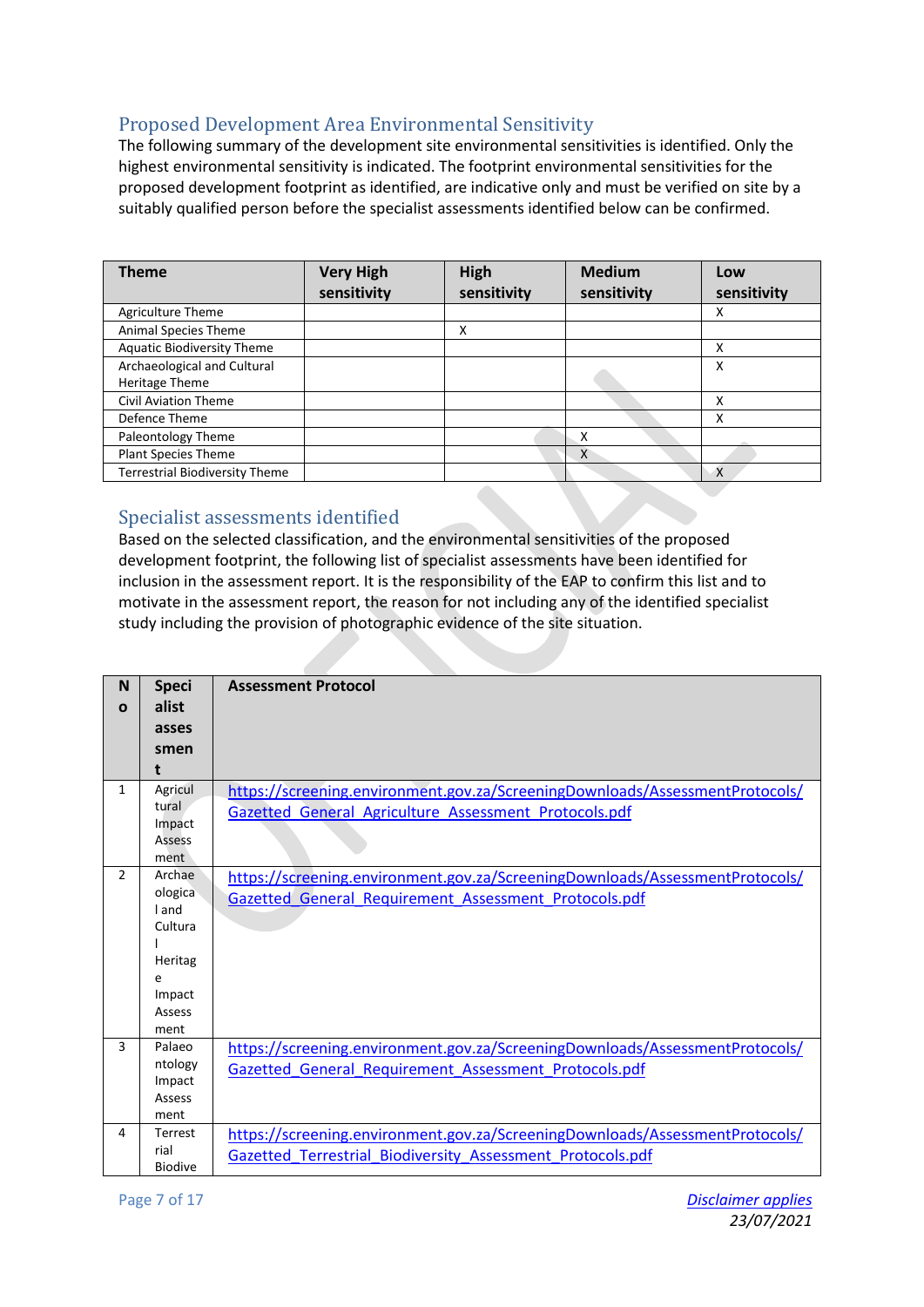|    | rsity          |                                                                              |
|----|----------------|------------------------------------------------------------------------------|
|    | Impact         |                                                                              |
|    | Assess         |                                                                              |
|    | ment           |                                                                              |
| 5. | Aquati         | https://screening.environment.gov.za/ScreeningDownloads/AssessmentProtocols/ |
|    | C              | Gazetted Aquatic Biodiversity Assessment Protocols.pdf                       |
|    | <b>Biodive</b> |                                                                              |
|    | rsity          |                                                                              |
|    | Impact         |                                                                              |
|    | Assess         |                                                                              |
|    | ment           |                                                                              |
| 6  | Geotec         | https://screening.environment.gov.za/ScreeningDownloads/AssessmentProtocols/ |
|    | hnical         | Gazetted General Requirement Assessment Protocols.pdf                        |
|    | Assess         |                                                                              |
|    | ment           |                                                                              |
| 7  | Plant          | https://screening.environment.gov.za/ScreeningDownloads/AssessmentProtocols/ |
|    | <b>Species</b> | Gazetted Plant Species Assessment Protocols.pdf                              |
|    | <b>Assess</b>  |                                                                              |
|    | ment           |                                                                              |
| 8  | Animal         | https://screening.environment.gov.za/ScreeningDownloads/AssessmentProtocols/ |
|    | <b>Species</b> | Gazetted Animal Species Assessment Protocols.pdf                             |
|    | <b>Assess</b>  |                                                                              |
|    | ment           |                                                                              |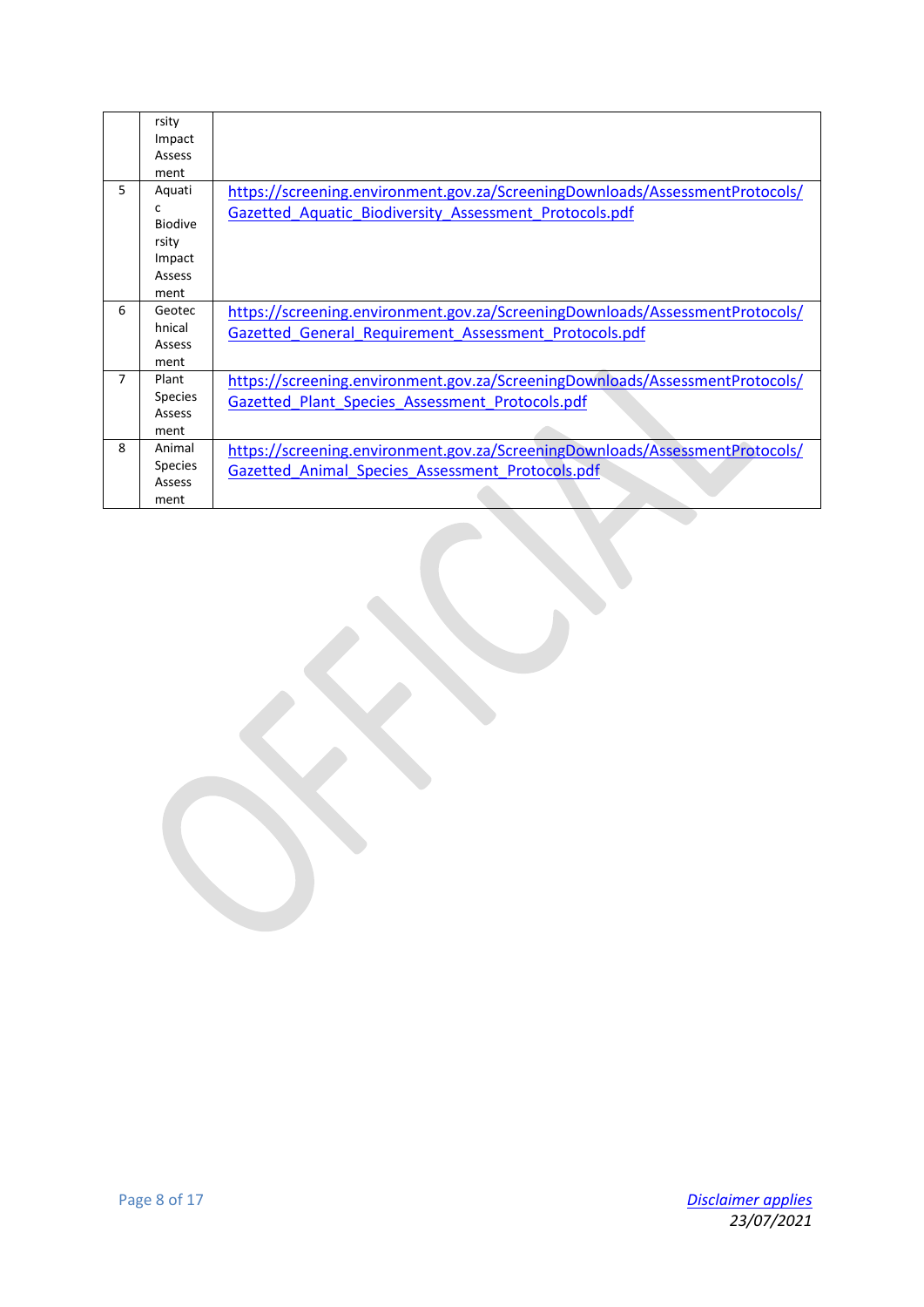# <span id="page-8-0"></span>Results of the environmental sensitivity of the proposed area.

The following section represents the results of the screening for environmental sensitivity of the proposed site for relevant environmental themes associated with the project classification. It is the duty of the EAP to ensure that the environmental themes provided by the screening tool are comprehensive and complete for the project. Refer to the disclaimer.



#### <span id="page-8-1"></span>MAP OF RELATIVE AGRICULTURE THEME SENSITIVITY

 $0.075$  $0.15$ 0.3 Kilometers

| <b>Very High sensitivity</b> | <b>High sensitivity</b> | <b>Medium sensitivity</b> | Low sensitivity |
|------------------------------|-------------------------|---------------------------|-----------------|
|                              |                         |                           |                 |

 $\mathcal{L}$ 

| <b>Sensitivity</b> | $\blacksquare$ Feature(s)                                                            |
|--------------------|--------------------------------------------------------------------------------------|
| LOW                | Land capability; 01. Very low/02. Very low/03. Low-Very low/04. Low-Very low/05. Low |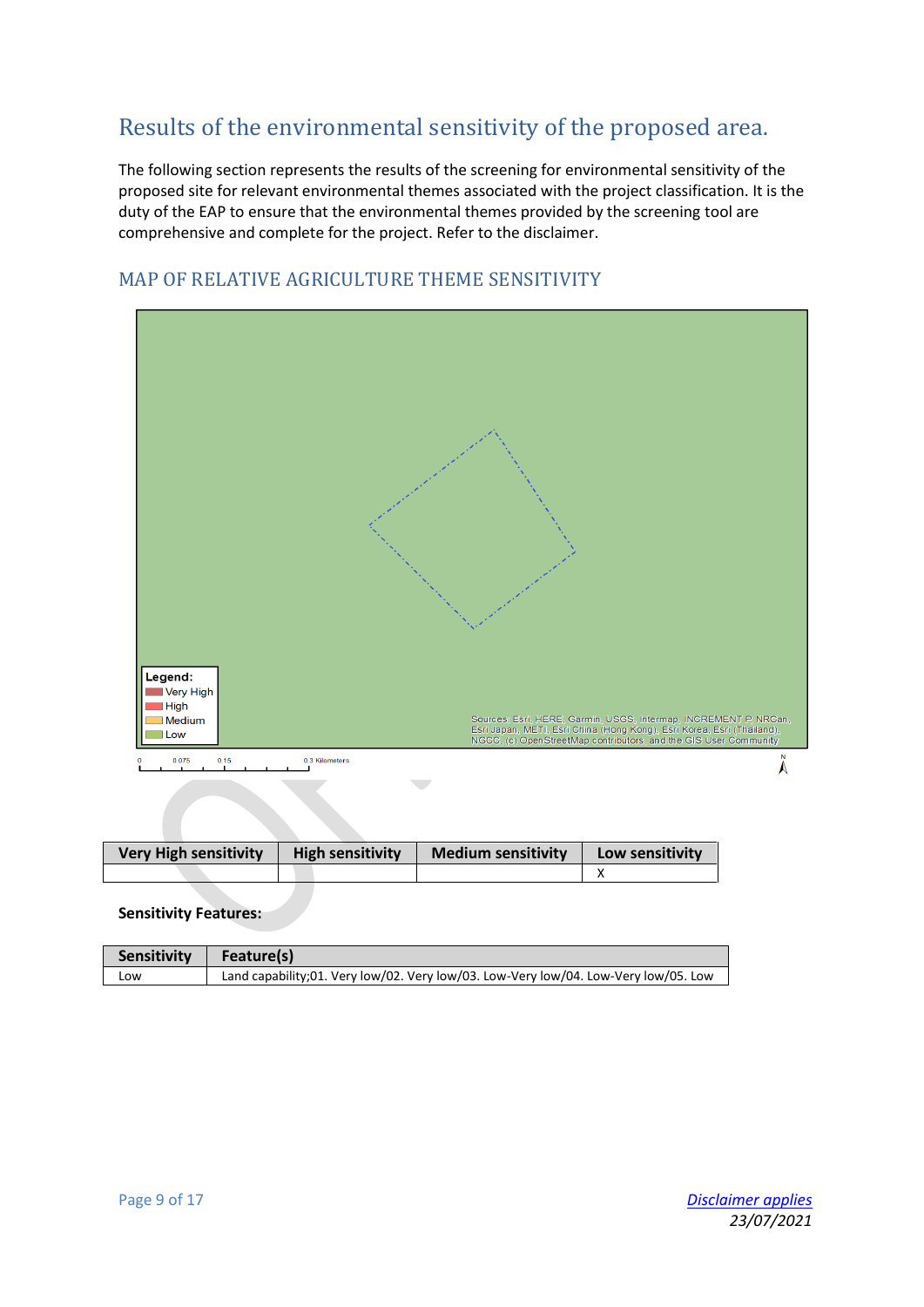### <span id="page-9-0"></span>MAP OF RELATIVE ANIMAL SPECIES THEME SENSITIVITY



Where only a sensitive plant unique number or sensitive animal unique number is provided in the screening report and an assessment is required, the environmental assessment practitioner (EAP) or specialist is required to email SANBI a[t eiadatarequests@sanbi.org.za](mailto:eiadatarequests@sanbi.org.za) listing all sensitive species with their unique identifiers for which information is required. The name has been withheld as the species may be prone to illegal harvesting and must be protected. SANBI will release the actual species name after the details of the EAP or specialist have been documented.

| <b>Very High sensitivity</b> | <b>High sensitivity</b> | <b>Medium sensitivity</b> | Low sensitivity |
|------------------------------|-------------------------|---------------------------|-----------------|
|                              |                         |                           |                 |

| <b>Sensitivity</b> | Feature(s)           |
|--------------------|----------------------|
| High               | Aves-Neotis ludwigii |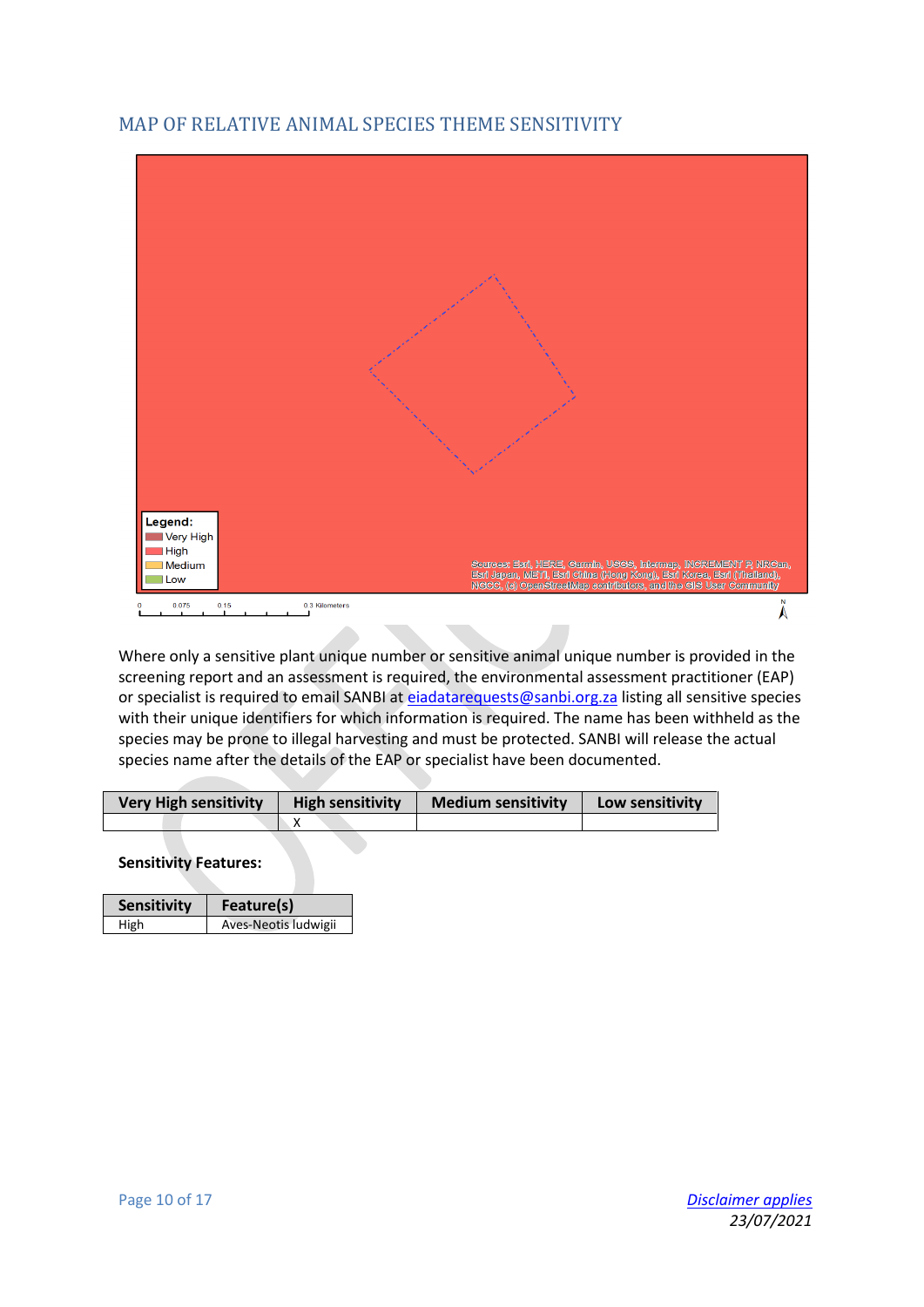

# <span id="page-10-0"></span>MAP OF RELATIVE AQUATIC BIODIVERSITY THEME SENSITIVITY

| <b>Very High sensitivity</b> | <b>High sensitivity</b> | <b>Medium sensitivity</b> | Low sensitivity |
|------------------------------|-------------------------|---------------------------|-----------------|
|                              |                         |                           |                 |

#### **Sensitivity Features:**

 $\overline{\phantom{a}}$ 

| Sensitivity | Feature(s)      |
|-------------|-----------------|
| l ow        | Low sensitivity |
|             |                 |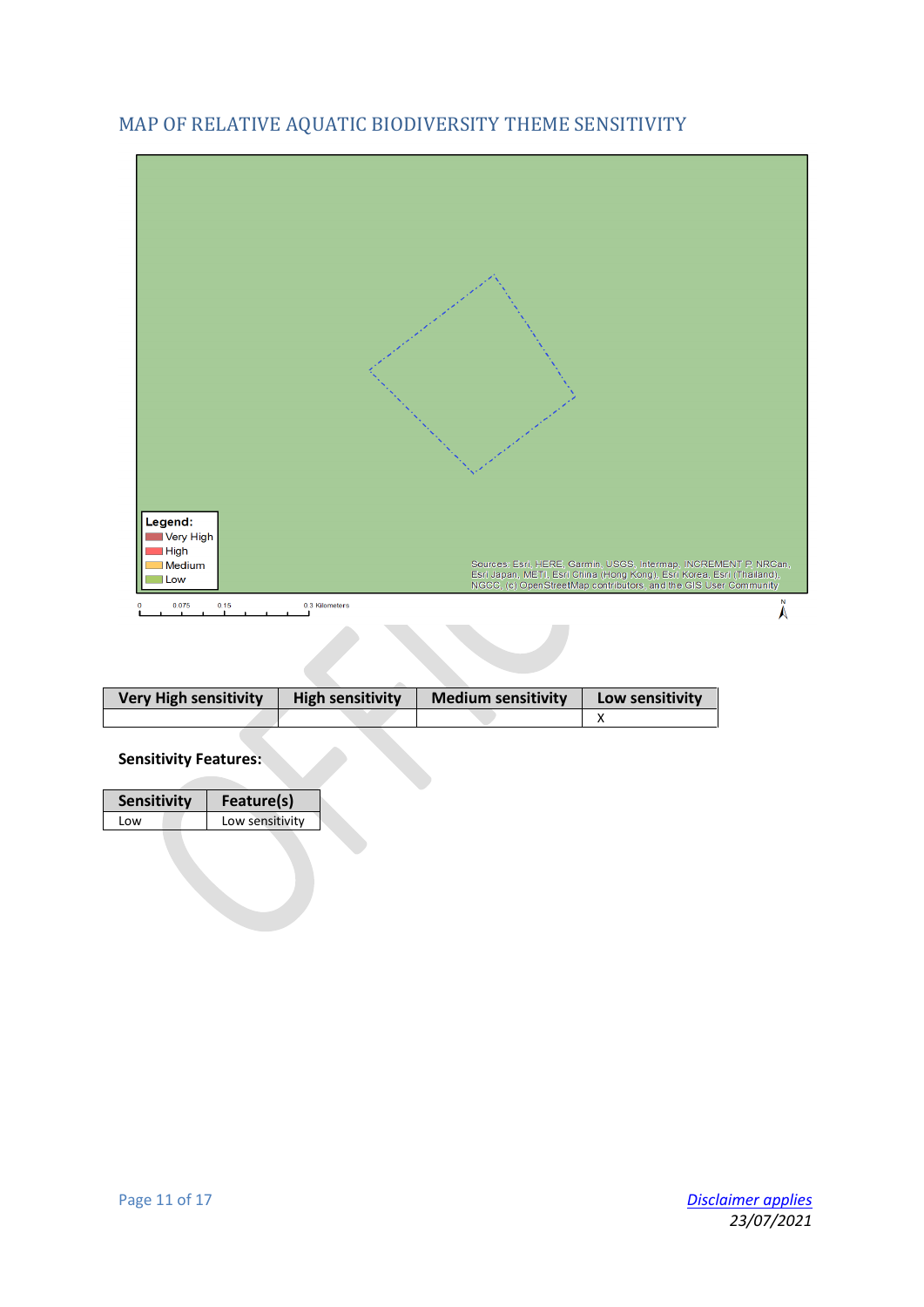### <span id="page-11-0"></span>MAP OF RELATIVE ARCHAEOLOGICAL AND CULTURAL HERITAGE THEME **SENSITIVITY**



| <b>Very High sensitivity</b> | <b>High sensitivity</b> | <b>Medium sensitivity</b> | Low sensitivity |
|------------------------------|-------------------------|---------------------------|-----------------|
|                              |                         |                           |                 |

#### **Sensitivity Features:**

|                         | Feature(s) | <b>Sensitivity</b> |
|-------------------------|------------|--------------------|
| Low sensitivity<br>l ow |            |                    |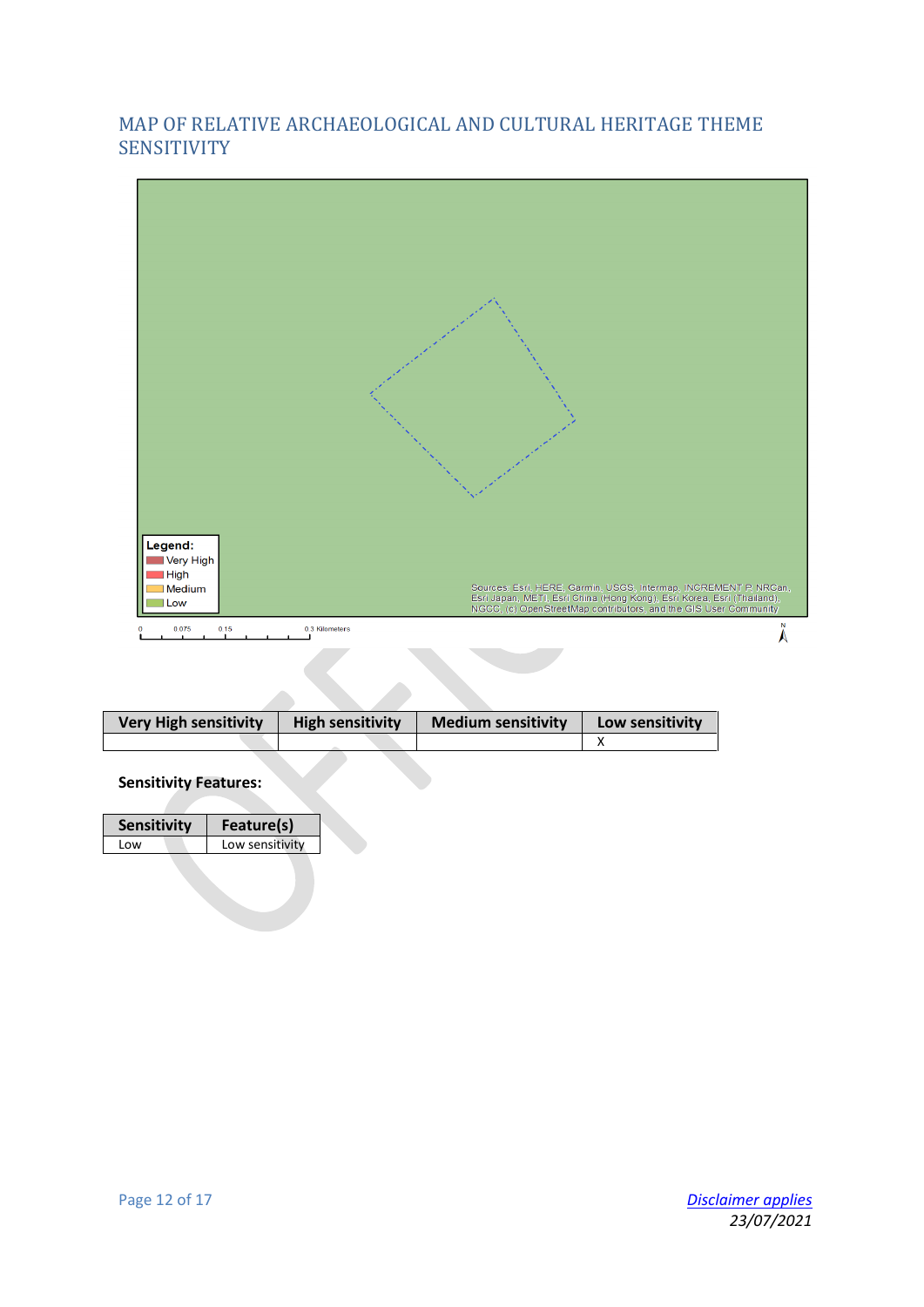

## <span id="page-12-0"></span>MAP OF RELATIVE CIVIL AVIATION THEME SENSITIVITY

| <b>Very High sensitivity</b> | <b>High sensitivity</b> | <b>Medium sensitivity</b> | Low sensitivity |
|------------------------------|-------------------------|---------------------------|-----------------|
|                              |                         |                           |                 |

#### **Sensitivity Features:**

| <b>Sensitivity</b> | Feature(s)      |
|--------------------|-----------------|
| l ow               | Low sensitivity |
|                    |                 |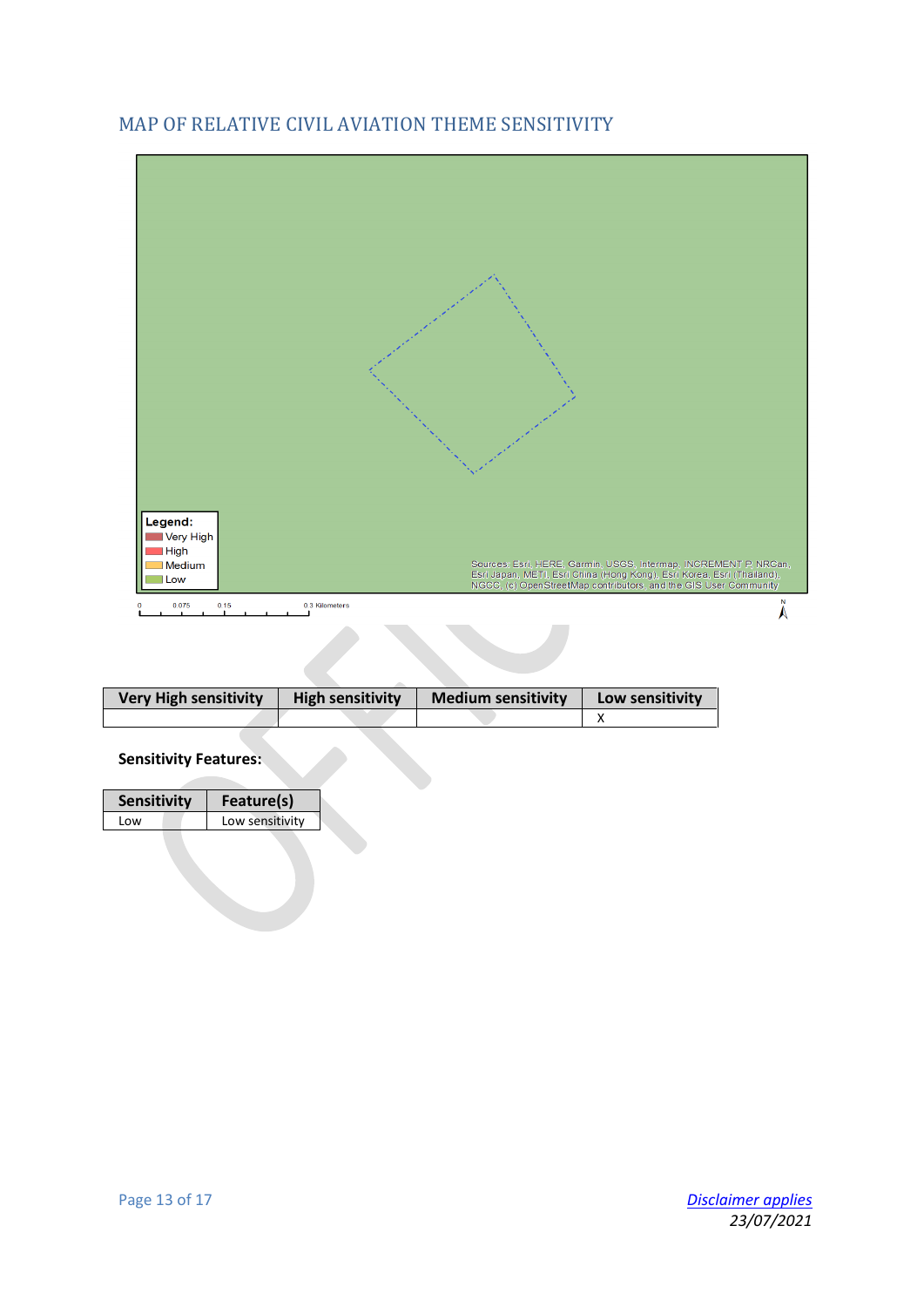## <span id="page-13-0"></span>MAP OF RELATIVE DEFENCE THEME SENSITIVITY



| <b>Very High sensitivity</b> | <b>High sensitivity</b> | <b>Medium sensitivity</b> | Low sensitivity |
|------------------------------|-------------------------|---------------------------|-----------------|
|                              |                         |                           |                 |

#### **Sensitivity Features:**

| <b>Sensitivity</b> | Feature(s)      |
|--------------------|-----------------|
| l ow               | Low Sensitivity |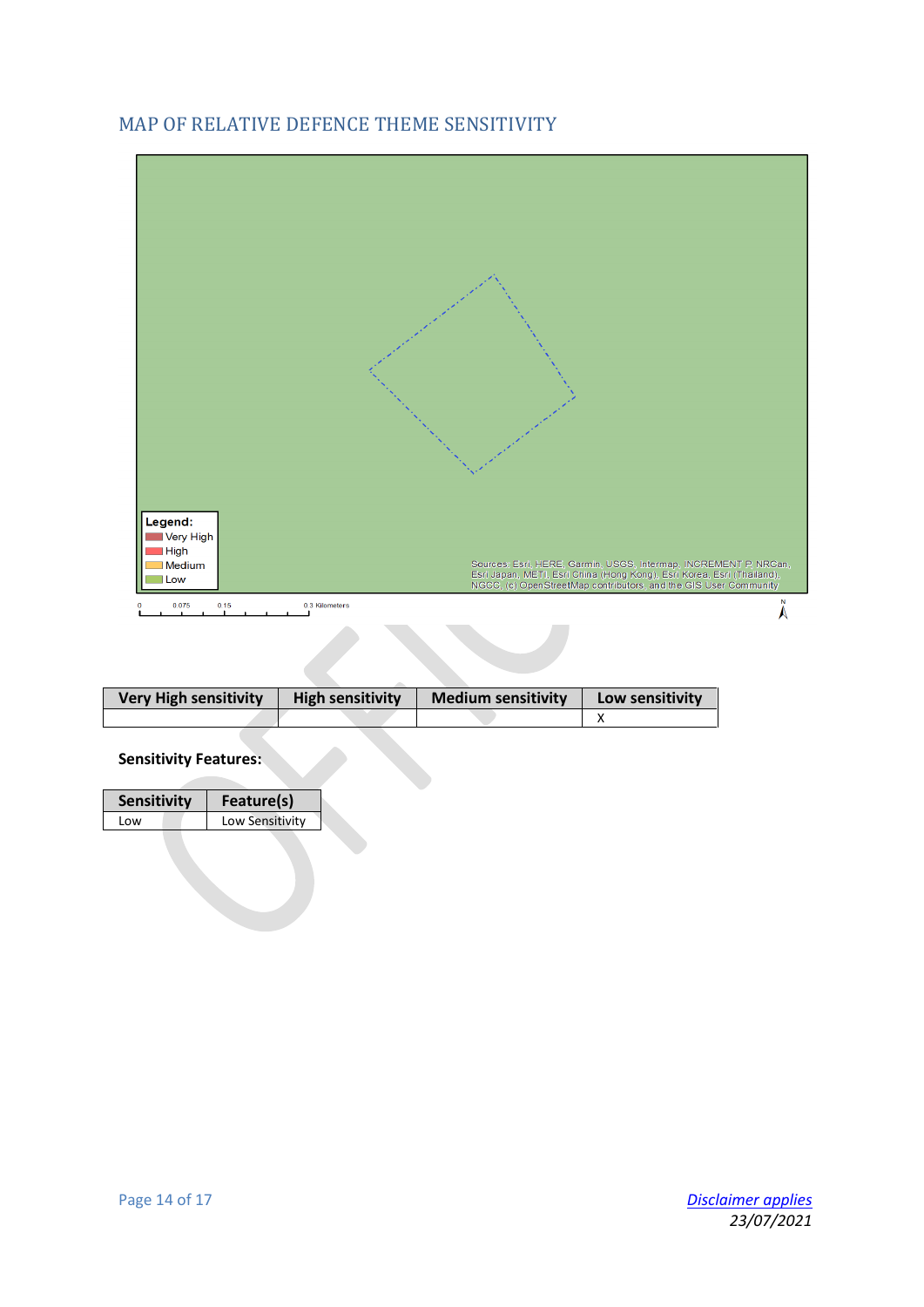

### <span id="page-14-0"></span>MAP OF RELATIVE PALEONTOLOGY THEME SENSITIVITY

| <b>Very High sensitivity</b> | <b>High sensitivity</b> | <b>Medium sensitivity</b> | Low sensitivity |
|------------------------------|-------------------------|---------------------------|-----------------|
|                              |                         |                           |                 |

| <b>Sensitivity</b> | Feature(s)                                         |
|--------------------|----------------------------------------------------|
| Medium             | Features with a Medium paleontological sensitivity |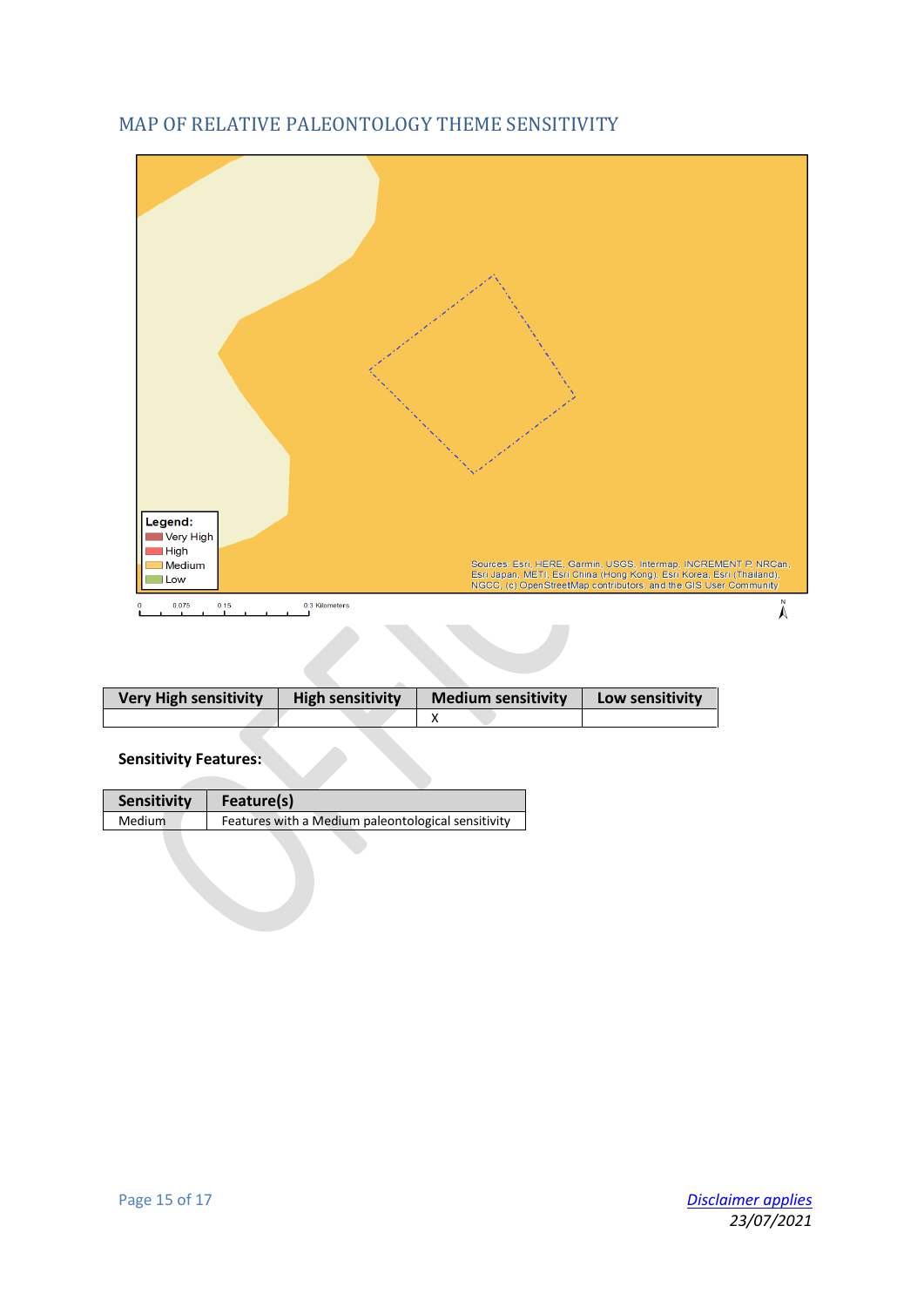# Legend: —<br>■Very High  $\blacksquare$  High Sources: Esri, HERE, Garmin, USGS, Intermap, INGREMENT P, NROan,<br>Esri Japan, METI, Esri China (Hong Kong), Esri Korea, Esri (Thailand),<br>NGCC, (c) OpenStreetMap contributors, and the GIS User Community Medium  $\blacksquare$ Low 0.3 Kilometers  $0.075$  $0.15$  $\ddot{\lambda}$

# <span id="page-15-0"></span>MAP OF RELATIVE PLANT SPECIES THEME SENSITIVITY

Where only a sensitive plant unique number or sensitive animal unique number is provided in the screening report and an assessment is required, the environmental assessment practitioner (EAP) or specialist is required to email SANBI a[t eiadatarequests@sanbi.org.za](mailto:eiadatarequests@sanbi.org.za) listing all sensitive species with their unique identifiers for which information is required. The name has been withheld as the species may be prone to illegal harvesting and must be protected. SANBI will release the actual species name after the details of the EAP or specialist have been documented.

| <b>Very High sensitivity</b> | <b>High sensitivity</b> | <b>Medium sensitivity</b> | Low sensitivity |
|------------------------------|-------------------------|---------------------------|-----------------|
|                              |                         |                           |                 |

| <b>Sensitivity</b> | Feature(s)            |
|--------------------|-----------------------|
| l ow               | Low Sensitivity       |
| Medium             | Sensitive species 144 |